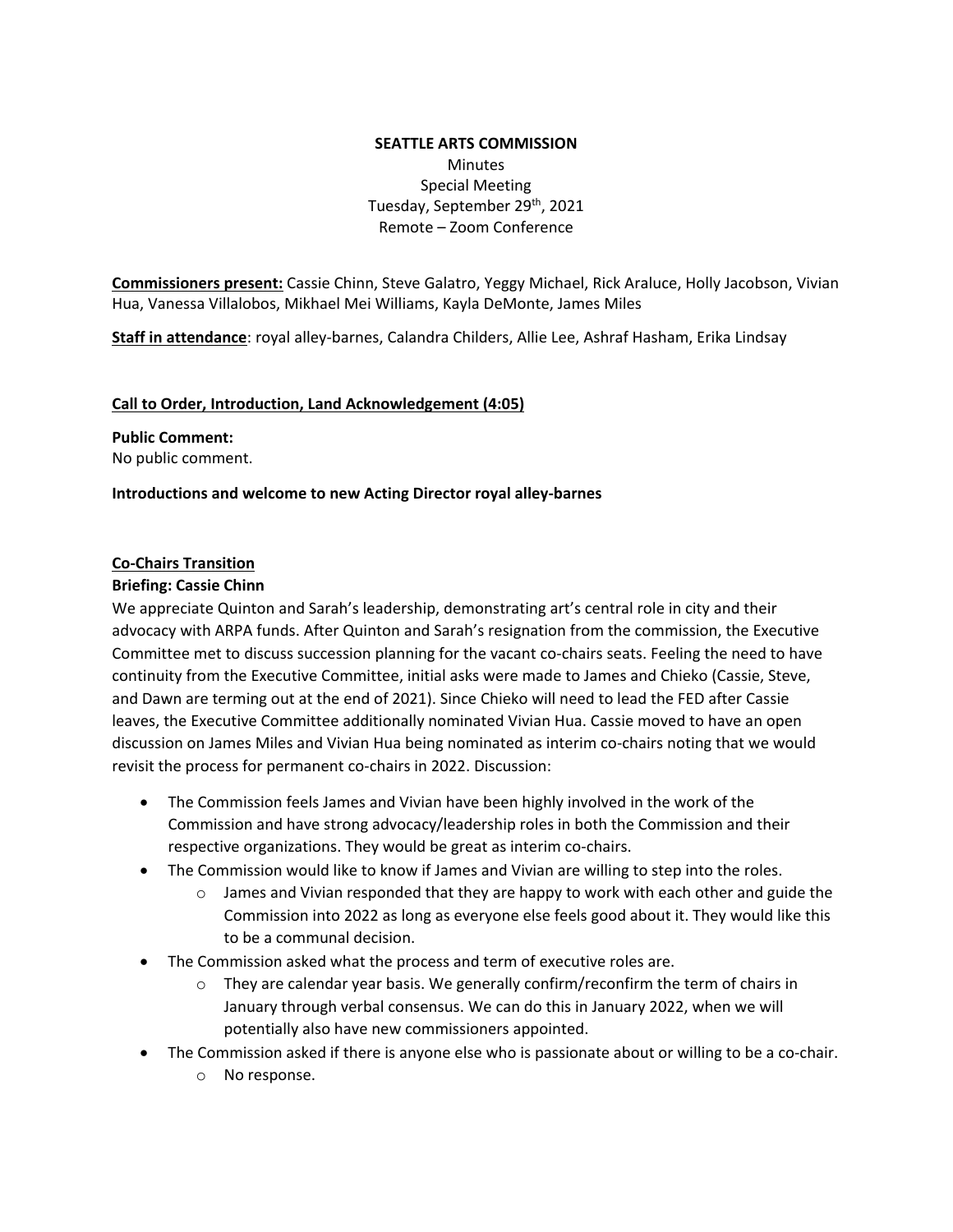Cassie moved to approve James and Vivian as interim co-chairs of SAC. Steve seconded. All approved.

### **SAC Open Recruitment Process**

### **Briefing: Cassie Chinn**

The Commission has been discussing for a while to have a more public process for recruitment. ARTS staff drafted a process for this which we'd like to share:

- **Open nomination process**: The Commission, in consultation with the Mayor's Office and/or the City Council if requested, will publicly solicit nominations to fill vacant positions, review applicants' credentials, and make recommendations. Applicants should be committed to programs and objectives of the Office of Arts & Culture. *– Article 1, Section 2, Seattle Arts Commission by-laws, approved January 2021 by the Seattle Arts Commission*
- Open positions to recruit: 3 City Council, 1 Mayor, 1 Commission
	- $\circ$  Commissioners serve 2-year terms. (can serve up to 3 consecutive terms with reappointment)
- **Draft Process and Timeline:** 
	- o Late Oct./early Nov 2021
		- Create nomination application (platform options submittable, survey monkey, Microsoft forms)
		- **•** Open nomination application, open late Oct./early Nov, open for 4 weeks
	- o Early Dec. 2021
		- Ad Hoc SAC committee will select up to 2 top candidates for recommendation for each open position for Mayor/Council
		- **Mayor/Council final approval**
	- o January 2022
		- Send nominees to Council for approval
- **Draft Criteria:** Membership as a whole should represent, as much as is possible, the diversity of Seattle's cultural community and the city's demographics. Membership may include, but is not limited to professional artists, arts educators, art administrators, and arts advocates. Individuals will be selected to serve on one of our committees (FED, CIC, PAAC).

# **SAC Questions/Comments:**

- The Commission thinks it would be helpful to have a description of committees when making selections, so it is clear who we need to have on which committees.
- The Commission asked didn't we contribute to compiling a list of nominees previously?
	- $\circ$  Yes, but now with this open nomination process it would be helpful if commissioners can make asks and invite people to apply. From a racial equity perspective, it would be helpful to make extra invitations out to Black and Indigenous communities. We should also keep our matrix (information of current commissioners' demographics and background) in mind to know where gaps are.
	- o Vanessa requested to have the Commission matrix link resent. Allie will follow up.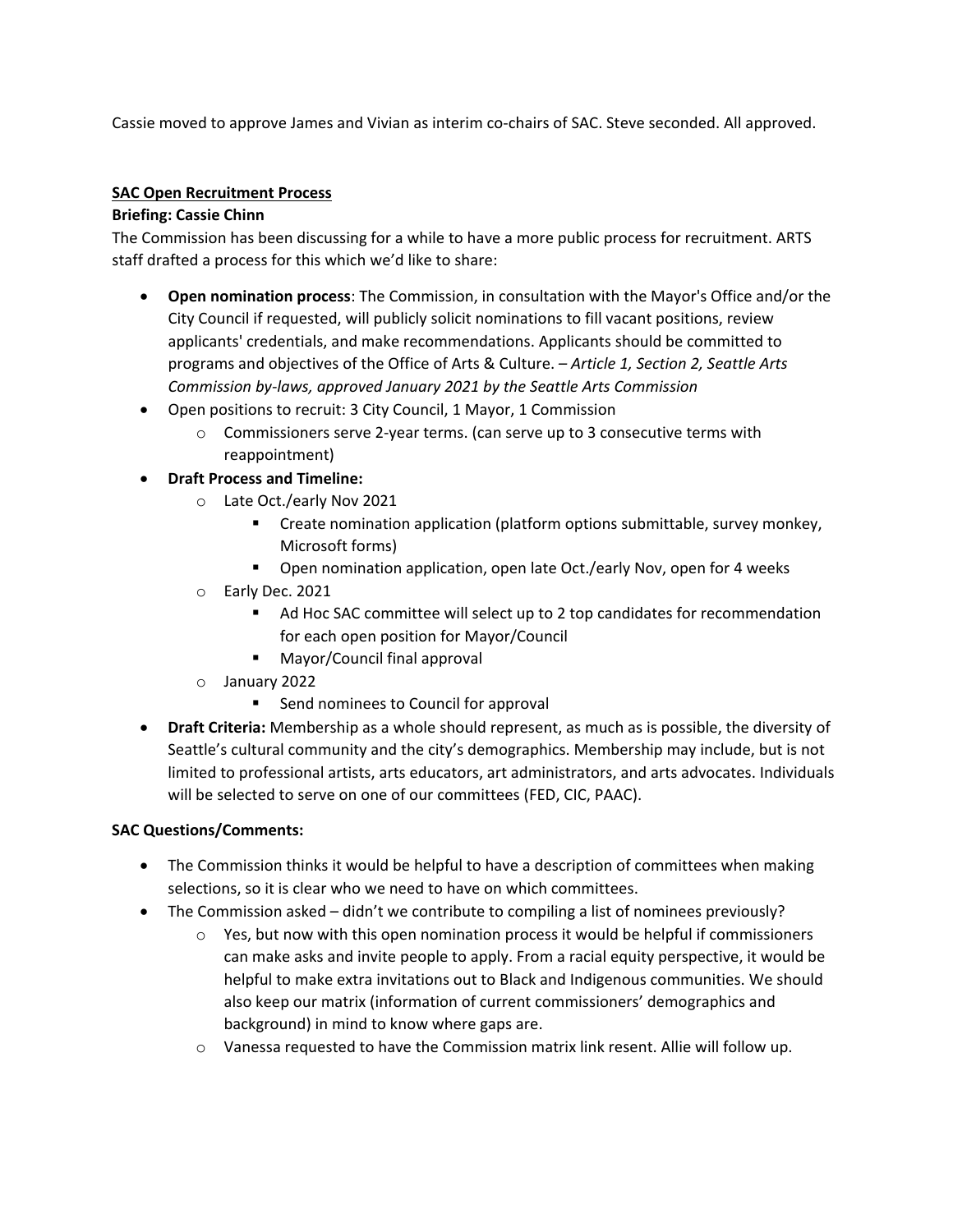- The Commission discussed whether folks should self-nominate as opposed to being nominated by others and decided it would be best to make both options available, since some people might not easily hear about the opportunity.
- The Commission would like to give enough time for the public to learn about the Commission before they get involved. Potentially an info session or "meet the commissioners" session would be helpful.
- The Commission would like to see better graphics that are visually appealing to the public.
- The Commission suggested creating an onboarding team for new commissioners where existing commissioners can share priorities and go over the work of the committees.
- The Commission would like transparency on this process and would like to create a specific timeline.

# **Budget Update**

# **Briefing: Calandra Childers**

- In 2022, ARTS will shift to concurrent year Admission Tax funding, meaning the budget supported by the Arts and Culture fund will operate using same-year projected revenue. Previously, ARTS developed its budget using revenue collected from two years prior. However, keeping that funding structure would have meant ARTS would face 2020's COVID-induced revenue shortfall in 2022, resulting in drastic cuts. Switching to concurrent year funding allows ARTS to avoid such a scenario. In addition, to provide some financial cushion if revenue actuals come in lower than projected, ARTS will have a sizeable operating reserve to rely on. The 2021 Adopted Budget included legislation to revise the Arts and Culture Fund financial policies to set the operating reserve at 20% of its operating budget.
- Equitable Communities Initiative The task force recommendations, released in June 2021, included \$6 million for an Equity and Cultural Education Fund. The 2022 Proposed Budget includes ongoing funding of \$6 million for the Equity and Cultural Education Fund, including \$2 million to be targeted to cultural education. The appropriation for the fund is split between the Department of Education and Early Learning (\$4 million) and ARTS (\$2 million). The two departments will jointly run a competitive process to award the funding to community organizations. A small portion of the funding will support administrative and programmatic costs for the City departments.
- Federal Funding Support The City of Seattle is receiving federal Coronavirus Local Fiscal Recovery Funds (CLFR), which will be awarded in two tranches. The first tranche, appropriated in 2021 through Ordinance 126371, included an allocation of \$3.375 million to Arts to provide COVID-related relief to arts and cultural organizations. The 2022 Proposed Budget allocates \$1.5 million of General Fund funds enabled by Coronavirus Local Fiscal Recovery (CLFR) funds to Arts as part of Seattle Rescue Plan 3 (SRP3). This funding will provide financial and workforce development support to artists and creative workers who have been negatively affected by the COVID-19 pandemic (Hope Corps).

### **SAC Questions/Comments:**

• The Commission asked if there is new funding going towards existing programs at ARTS.